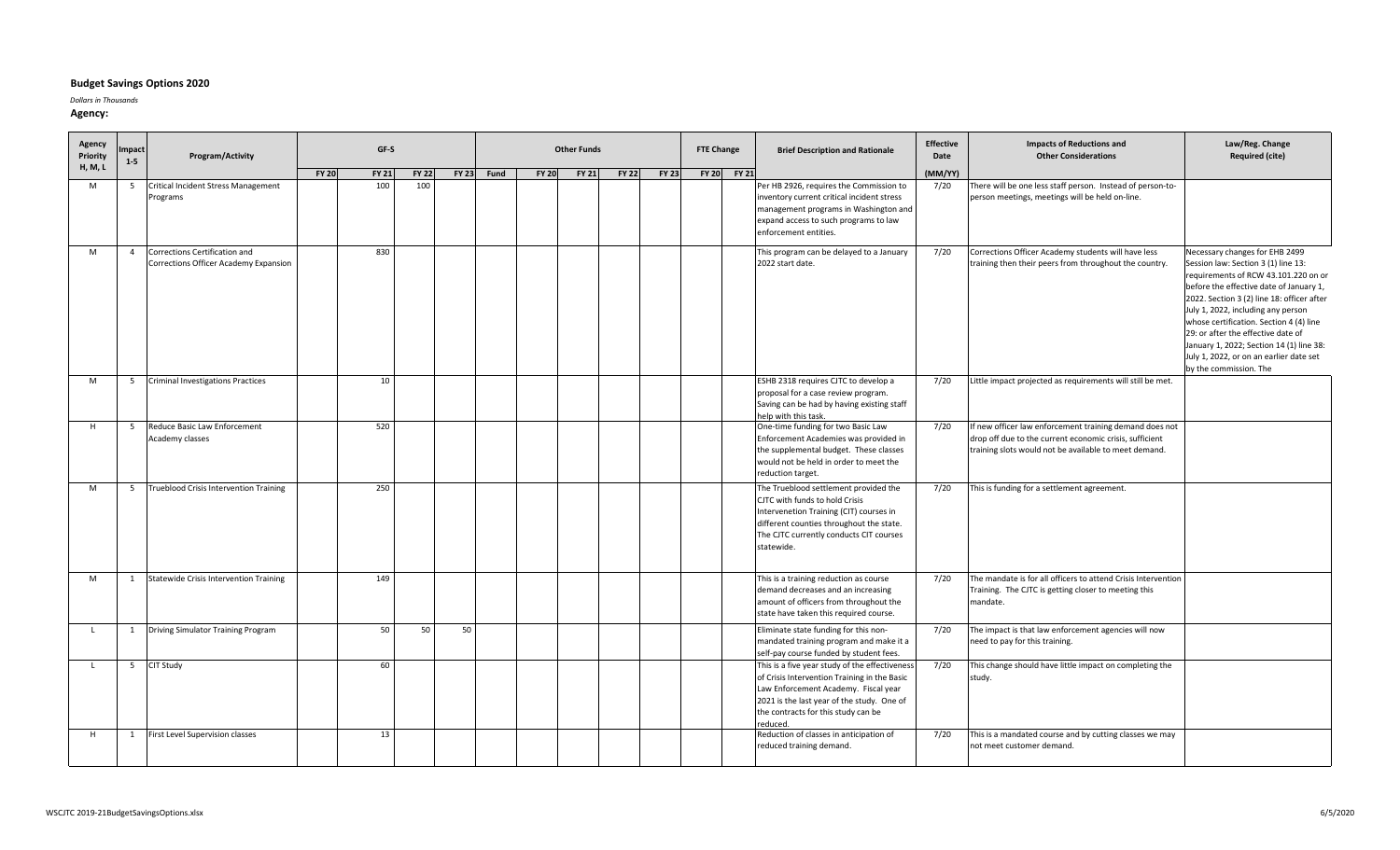| H |                | Middle Management classes                             |                |    |    |  |  |  | Reduction of classes in anticipation of<br>reduced training demand.                                                                                                                                                                                                                        | 7/20 | This is a mandated course and by cutting classes we may<br>not meet customer demand.                                                                                                                                                                                                                                                                                                                                                                                                                                                                                                                                                                                                                                                                                                                                                                      |
|---|----------------|-------------------------------------------------------|----------------|----|----|--|--|--|--------------------------------------------------------------------------------------------------------------------------------------------------------------------------------------------------------------------------------------------------------------------------------------------|------|-----------------------------------------------------------------------------------------------------------------------------------------------------------------------------------------------------------------------------------------------------------------------------------------------------------------------------------------------------------------------------------------------------------------------------------------------------------------------------------------------------------------------------------------------------------------------------------------------------------------------------------------------------------------------------------------------------------------------------------------------------------------------------------------------------------------------------------------------------------|
| H | 1              | <b>Sexual Assault Training</b>                        | 24             |    |    |  |  |  | Reduction of two classes to meet<br>reduction target.                                                                                                                                                                                                                                      | 7/20 | This is a mandated course and by cutting classes we may<br>not meet customer demand.                                                                                                                                                                                                                                                                                                                                                                                                                                                                                                                                                                                                                                                                                                                                                                      |
| H | 1              | De-escalation Training                                | 111            |    |    |  |  |  | Reduction of 13 classes in order to meet<br>reduction target.                                                                                                                                                                                                                              | 7/20 | This will delay training for officers as all officers are<br>required to take this training per the Law Enforcement<br>Training and Community Safety Act.                                                                                                                                                                                                                                                                                                                                                                                                                                                                                                                                                                                                                                                                                                 |
| H |                | 1 Basic Law Enfocement Equivalency                    | 36             | 36 | 36 |  |  |  | Shift required training to on-line format,<br>saving food and lodging expenses.                                                                                                                                                                                                            | 7/20 | This will have very little impact on customers as training<br>will now be on-line instead of in a classroom.                                                                                                                                                                                                                                                                                                                                                                                                                                                                                                                                                                                                                                                                                                                                              |
| H | 1              | <b>Basic Law Enforcement Academy</b><br>Efficiencies  | 61             |    |    |  |  |  | Contractor reductions and overall<br>efficiencies.                                                                                                                                                                                                                                         | 7/20 | Law enforcement agencies will provide some of the<br>defensive tactics training at their agency in order to<br>support social distancing.                                                                                                                                                                                                                                                                                                                                                                                                                                                                                                                                                                                                                                                                                                                 |
| M |                | 1 21st Century Police Leadership Training             | 50             |    |    |  |  |  | Shift training delivery from in-class to on-<br>line. Should have savings in instructor<br>expenses.                                                                                                                                                                                       | 7/20 | This will have very little impact on customers as training<br>will now be on-line instead of in a classroom.                                                                                                                                                                                                                                                                                                                                                                                                                                                                                                                                                                                                                                                                                                                                              |
| H | 1              | Administrative Efficiencies                           | 50             |    |    |  |  |  | Efficiencies and expenditure reductions to<br>meet reduction target.                                                                                                                                                                                                                       | 7/20 | Non-required expenditures will need to be identified and cut.                                                                                                                                                                                                                                                                                                                                                                                                                                                                                                                                                                                                                                                                                                                                                                                             |
| H | 1              | <b>Facilities reductions</b>                          | 100            |    |    |  |  |  | Reduction to facilities budget in order to<br>meet the reduction target.                                                                                                                                                                                                                   | 7/20 | Non-emergency maintenance will be deferred in order to<br>meet the target reduction.                                                                                                                                                                                                                                                                                                                                                                                                                                                                                                                                                                                                                                                                                                                                                                      |
| M |                | 2 Prosecutor Training                                 | 73             |    |    |  |  |  | This is pass-through funds provided to the<br>Washington Association of Prosecuting<br>Attorneys to provide training to<br>prosecuting attorneys from throughout the<br>state.                                                                                                             | 7/20 | WAPA will either have to cancel certain trainings or move<br>to virtual platforms. WAPA will also cancel funding they<br>previously provided to help offset the training costs for<br>Counties.                                                                                                                                                                                                                                                                                                                                                                                                                                                                                                                                                                                                                                                           |
| M | $\overline{2}$ | <b>DUI Prosecution</b>                                | 195            |    |    |  |  |  | This is pass-through grant funds provided<br>to the Washington Association of<br>Prosecuting Attorneys. This program<br>provides funding for prosecuting attorney<br>positions focused upon rush filing charges<br>against repeat DUI offenders.                                           | 7/20 | The DUI Prosecution budget cuts will impact the 9<br>counties who fund a "rush prosecutor" for DUI filings, but<br>also the Counties who rely on the DUI prosecutor<br>expertise. It may result in Counties eliminating staff.                                                                                                                                                                                                                                                                                                                                                                                                                                                                                                                                                                                                                            |
| M |                | 2 Coalition of Small Police Agencies/Major Crimes Tas | $\overline{7}$ |    |    |  |  |  | This is pass-through grant funding provided<br>to the Major Crimes Task Force. The<br>purpose of this task force is to pool its<br>resources and to establish an efficient and<br>cooperative approach in addressing major<br>violent crimes. This is a 15% reduction to<br>grant funding. | 7/20 | If the funding for CSPA is reduced the impacts are likely to<br>include: Reduced ability to use MCTF investigators and<br>resources to aid member agencies with investigations of<br>violent and serious crimes. This would represent a<br>reduction of service to the people of CSPA jurisdictions<br>and mean that either crimes would not be investigated as<br>thoroughly, or each member jurisdiction would have to<br>fund those investigations through other means including<br>the reduction of other city services. Increased liability for<br>member agencies and jurisdictions based on the reduction<br>of resources to conduct perishable skills training that small<br>law enforcement agencies are unable to do on their own.<br>EVOC training is a prime example of training that may<br>have to be reduced based on the loss of revenue. |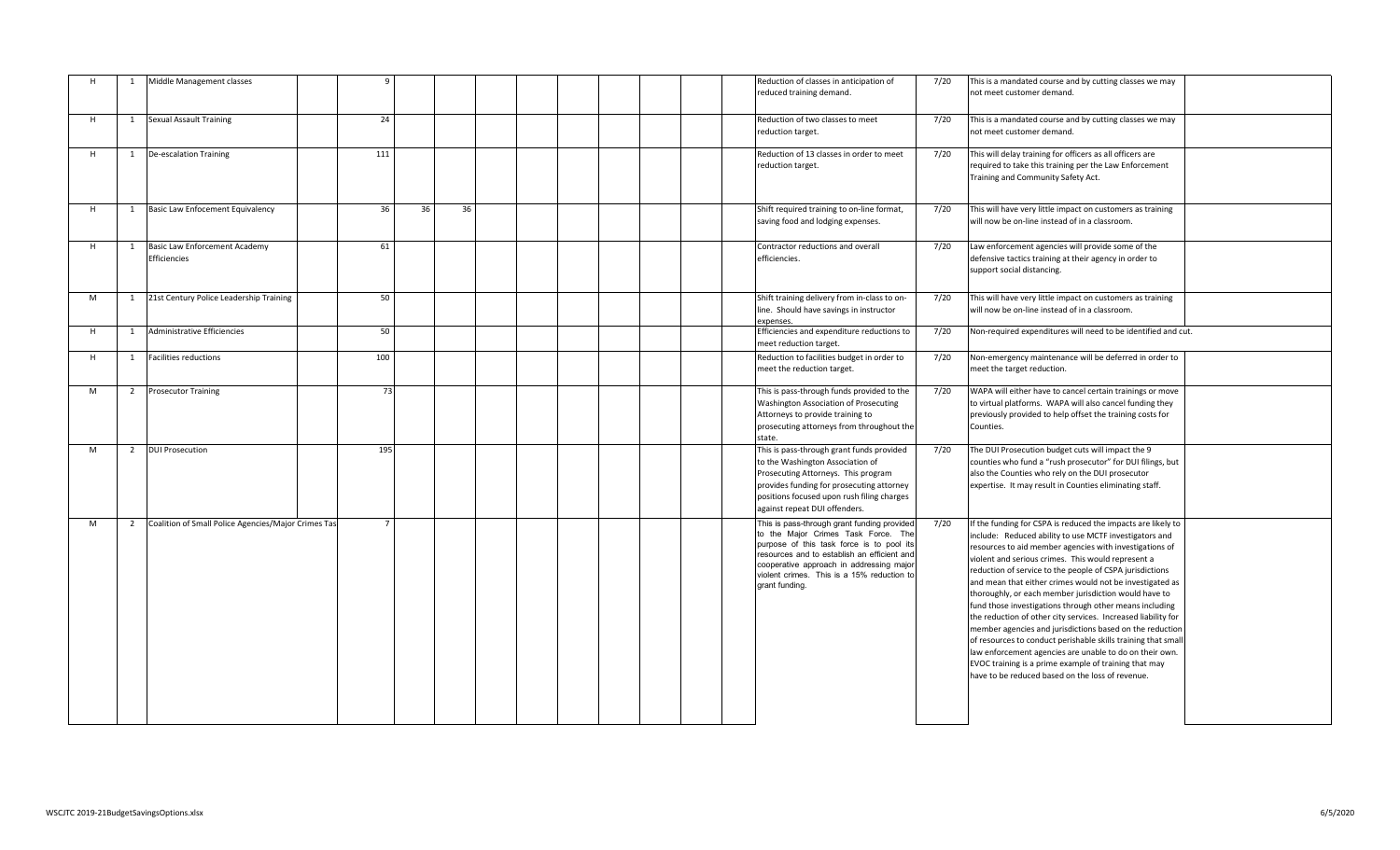| M | $\overline{2}$ | Washington Defender Association         |       |                |                 |       |                 |     |       |       |       |  | The provision of trial level public defense  | 7/20 | These proposed cuts would be challenging as this funding  |  |
|---|----------------|-----------------------------------------|-------|----------------|-----------------|-------|-----------------|-----|-------|-------|-------|--|----------------------------------------------|------|-----------------------------------------------------------|--|
|   |                | <b>Public Defense Training</b>          |       |                |                 |       |                 |     |       |       |       |  | services has been delegated to the local     |      | has continued to be reduced over the years. Thowever,     |  |
|   |                |                                         |       |                |                 |       |                 |     |       |       |       |  | government. WDA has received funding         |      | with fewer in-person CLE training sessions anticipated    |  |
|   |                |                                         |       |                |                 |       |                 |     |       |       |       |  | through the CJTC for over 30 years to        |      | during the COVID crisis, cuts could be made to travel and |  |
|   |                |                                         |       |                |                 |       |                 |     |       |       |       |  | ensure that public defenders across the      |      | conference room rental costs if needed.                   |  |
|   |                |                                         |       |                |                 |       |                 |     |       |       |       |  |                                              |      |                                                           |  |
|   |                |                                         |       |                |                 |       |                 |     |       |       |       |  | state have training and resources to meet    |      |                                                           |  |
|   |                |                                         |       |                |                 |       |                 |     |       |       |       |  | the constitutionally protected rights of     |      |                                                           |  |
|   |                |                                         |       |                |                 |       |                 |     |       |       |       |  | those charged with crimes. These             |      |                                                           |  |
|   |                |                                         |       |                |                 |       |                 |     |       |       |       |  | constitutionally protected services are      |      |                                                           |  |
|   |                |                                         |       |                |                 |       |                 |     |       |       |       |  | essential to ensure not only that justice is |      |                                                           |  |
|   |                |                                         |       |                |                 |       |                 |     |       |       |       |  | served, but that state resources are not     |      |                                                           |  |
|   |                |                                         |       |                |                 |       |                 |     |       |       |       |  | wasted on needless appeals and               |      |                                                           |  |
|   |                |                                         |       |                |                 |       |                 |     |       |       |       |  | unnecessary state prison costs.              |      |                                                           |  |
|   |                |                                         |       |                |                 |       |                 |     |       |       |       |  |                                              |      |                                                           |  |
| M |                | 2 Municipal Attorney Training           |       | $\overline{1}$ |                 |       |                 |     |       |       |       |  | This is pass-through training funds for the  | 7/20 | This will reduce the amount available for the training of |  |
|   |                |                                         |       |                |                 |       |                 |     |       |       |       |  | Washington Association of Municipal          |      | municipal attorneys.                                      |  |
|   |                |                                         |       |                |                 |       |                 |     |       |       |       |  | Attorneys to provide training to municipal   |      |                                                           |  |
|   |                |                                         |       |                |                 |       |                 |     |       |       |       |  | attorneys from throughout the state.         |      |                                                           |  |
|   |                |                                         |       |                |                 |       |                 |     |       |       |       |  |                                              |      |                                                           |  |
| M |                | <b>Helmet Distribution Program</b>      | \$20  | \$20           | 50 <sub>1</sub> | \$0   |                 |     |       |       |       |  | Pass-through funds to the Washington         | 4/20 | Elimination of program.                                   |  |
|   |                |                                         |       |                |                 |       |                 |     |       |       |       |  | Association of Sheriffs and Police Chiefs.   |      |                                                           |  |
|   |                |                                         |       |                |                 |       |                 |     |       |       |       |  | Funds provided to WASPC to work with         |      |                                                           |  |
|   |                |                                         |       |                |                 |       |                 |     |       |       |       |  | local law enforcement agencies to provide    |      |                                                           |  |
|   |                |                                         |       |                |                 |       |                 |     |       |       |       |  | helmets to persons not wearing a helmet      |      |                                                           |  |
|   |                |                                         |       |                |                 |       |                 |     |       |       |       |  | while riding a skateboard or bicycle in      |      |                                                           |  |
|   |                |                                         |       |                |                 |       |                 |     |       |       |       |  | order to reduce traumatic brain injuries.    |      |                                                           |  |
|   |                |                                         |       |                |                 |       |                 |     |       |       |       |  | This would eliminate the program             |      |                                                           |  |
| M |                | First Responder Building Mapping Inform | \$0   | \$127          | \$127           |       | \$127 WA Auto T | \$0 | \$296 | \$500 | \$500 |  | Pass-through funds to the Washington         | 9/20 | Elimination of program.                                   |  |
|   |                |                                         |       |                |                 |       |                 |     |       |       |       |  | Association of Sheriffs and Police Chiefs.   |      |                                                           |  |
|   |                |                                         |       |                |                 |       |                 |     |       |       |       |  | WASPC manages the Critical Incident          |      |                                                           |  |
|   |                |                                         |       |                |                 |       |                 |     |       |       |       |  | Planning and Mapping System which maps       |      |                                                           |  |
|   |                |                                         |       |                |                 |       |                 |     |       |       |       |  | buildings in Washington State to be used     |      |                                                           |  |
|   |                |                                         |       |                |                 |       |                 |     |       |       |       |  | by law enforcement in case of a critical     |      |                                                           |  |
|   |                |                                         |       |                |                 |       |                 |     |       |       |       |  | incident such as school shootings. This      |      |                                                           |  |
|   |                |                                         |       |                |                 |       |                 |     |       |       |       |  | eliminates the program                       |      |                                                           |  |
| M |                | Internet Crimes Against Children        | \$176 | \$176          | \$176           | \$176 |                 |     |       |       |       |  | Pass-through funds to the Washington         | 4/20 |                                                           |  |
|   |                |                                         |       |                |                 |       |                 |     |       |       |       |  | Association of Sheriffs and Police Chiefs    |      |                                                           |  |
|   |                |                                         |       |                |                 |       |                 |     |       |       |       |  | who then directs the funds to the            |      |                                                           |  |
|   |                |                                         |       |                |                 |       |                 |     |       |       |       |  | Washington Internet Crimes Against           |      |                                                           |  |
|   |                |                                         |       |                |                 |       |                 |     |       |       |       |  |                                              |      |                                                           |  |
|   |                |                                         |       |                |                 |       |                 |     |       |       |       |  | Children Task Force. Reduction to meet       |      |                                                           |  |
|   |                |                                         |       |                |                 |       |                 |     |       |       |       |  | target cut amount.                           |      |                                                           |  |
| M |                | Sexual Assault Kit Initiative           | \$0   | \$1,500        | \$750           | \$750 |                 |     |       |       |       |  | Pass-through funds to the Washington         | 7/20 |                                                           |  |
|   |                |                                         |       |                |                 |       |                 |     |       |       |       |  | Association of Sheriffs and Police Chiefs to |      |                                                           |  |
|   |                |                                         |       |                |                 |       |                 |     |       |       |       |  | administer the Sexual Assault Kit Initiative |      |                                                           |  |
|   |                |                                         |       |                |                 |       |                 |     |       |       |       |  |                                              |      |                                                           |  |
|   |                |                                         |       |                |                 |       |                 |     |       |       |       |  | Project under RCW 36.28A.430 to assist       |      |                                                           |  |
|   |                |                                         |       |                |                 |       |                 |     |       |       |       |  | local law enforcement agencies in            |      |                                                           |  |
|   |                |                                         |       |                |                 |       |                 |     |       |       |       |  | reinvestigating sexual assault cases.        |      |                                                           |  |
|   |                |                                         |       |                |                 |       |                 |     |       |       |       |  | Defers 75% of funding to 21-23 biennium      |      |                                                           |  |